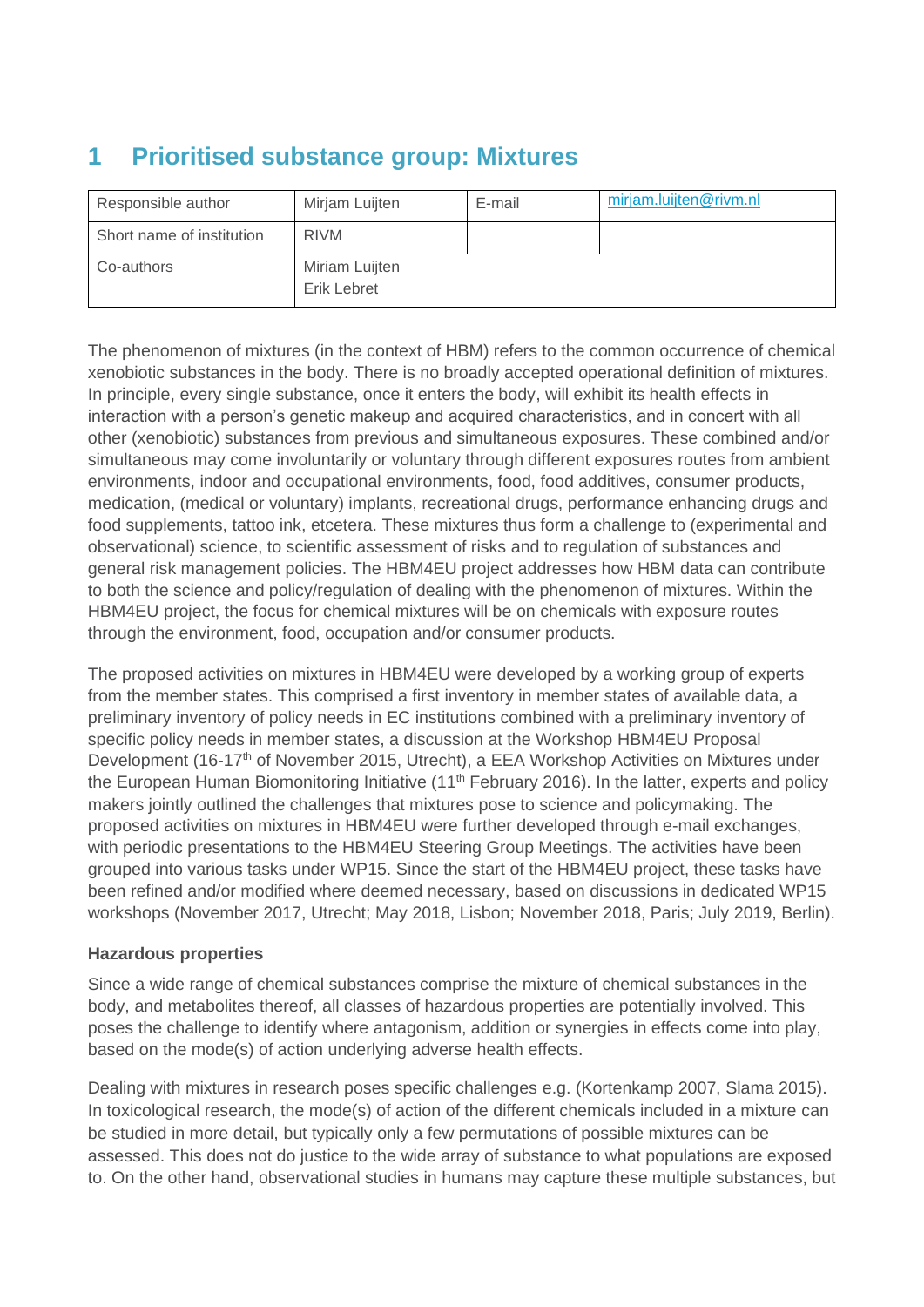often fall short in characterising the dynamics of exposure and ADME characteristics (absorption, distribution, metabolism, and excretion) and typically cannot document the modes of action involved and the causality between exposure and observed adverse health effects. Developments in modern techniques such as in sensor technologies, and in epigenomics, transcriptomics, metabolomics, as well as development in biostatistics now allow more in depth research of multiple exposures, body burdens and their effects in humans e.g. (Woodruff 2011, Lenters 2015, Agier 2016). To optimally benefit from these developments new forms of cooperation between traditionally separated research communities and projects need to be built. Based on discussions held in the WP15 workshop in May 2018, five case studies were developed to explore how existing methods can be best applied for human health risk assessment of chemical mixtures and how these methods may inform biomonitoring strategies. The case studies are as follows:

- ▸ Developmental neurotoxicity beyond polybrominated diphenylethers
- ▸ Heavy metals and nephrotoxicity
- ▸ Anti-androgenic chemicals and male reproductive health
- ▸ Chromium (VI), nickel and polycyclic aromatic hydrocarbons and lung cancer
- ▸ Differential exposure misclassification in HBM mixture data due to differences in half-lives between substance

Thus far, the case studies have resulted in an advanced decision tree and workflow scheme for the hazard assessment of chemical mixtures, including decision rules to define when analyses should be refined or discontinued, and adopting clear criteria for the grouping of chemicals to be subjected to mixture risk analyses. These grouping criteria are based on Adverse Outcome Pathway considerations. The lessons learned from the five case studies will comprise relevant insights into the possibilities and limitations of existing methods for human health risk assessment of chemical mixtures, and provide valuable input to recommendations for policy-making and further research.

### **Exposure characteristics**

A central problem in the discussion on mixtures is the virtual absence of adequate exposure data. In many HBM projects, as well as in cohort studies and biobank studies, multiple (groups) of pollutants have been studied; yet the reporting is typically restricted to distributions and central tendency measures of single compounds or groups of compounds. The groups are often clustered on:

- ▸ chemical families, e.g. phthalates, bisphenols, dioxins, PCB's, PAH's, VOC's
- ▸ exposure routes, e.g. food, household dust
- ▸ type application such as plasticisers, flame retardants, pesticides
- supposed working mechanisms e.g. endocrine disruptors, carcinogens, neurotoxins.

In few cases, the distribution of a measure/indicator of cumulative body burdens in individuals is reported. If so, this only summarises body burdens within the clusters mentioned above and hardly ever overarching indicators are used and reported.

Thus, it is largely unknown whether specific profiles of high exposures exist, i.e. individuals high in PCB's are also in pesticides, flame retardants or poly fluorinates compounds or mycotoxins. Meaningful indicators to capture such profiles need to be developed for mixtures in the wider meaning of the word. With such aggregated mixture indicators exposure profiles of concern and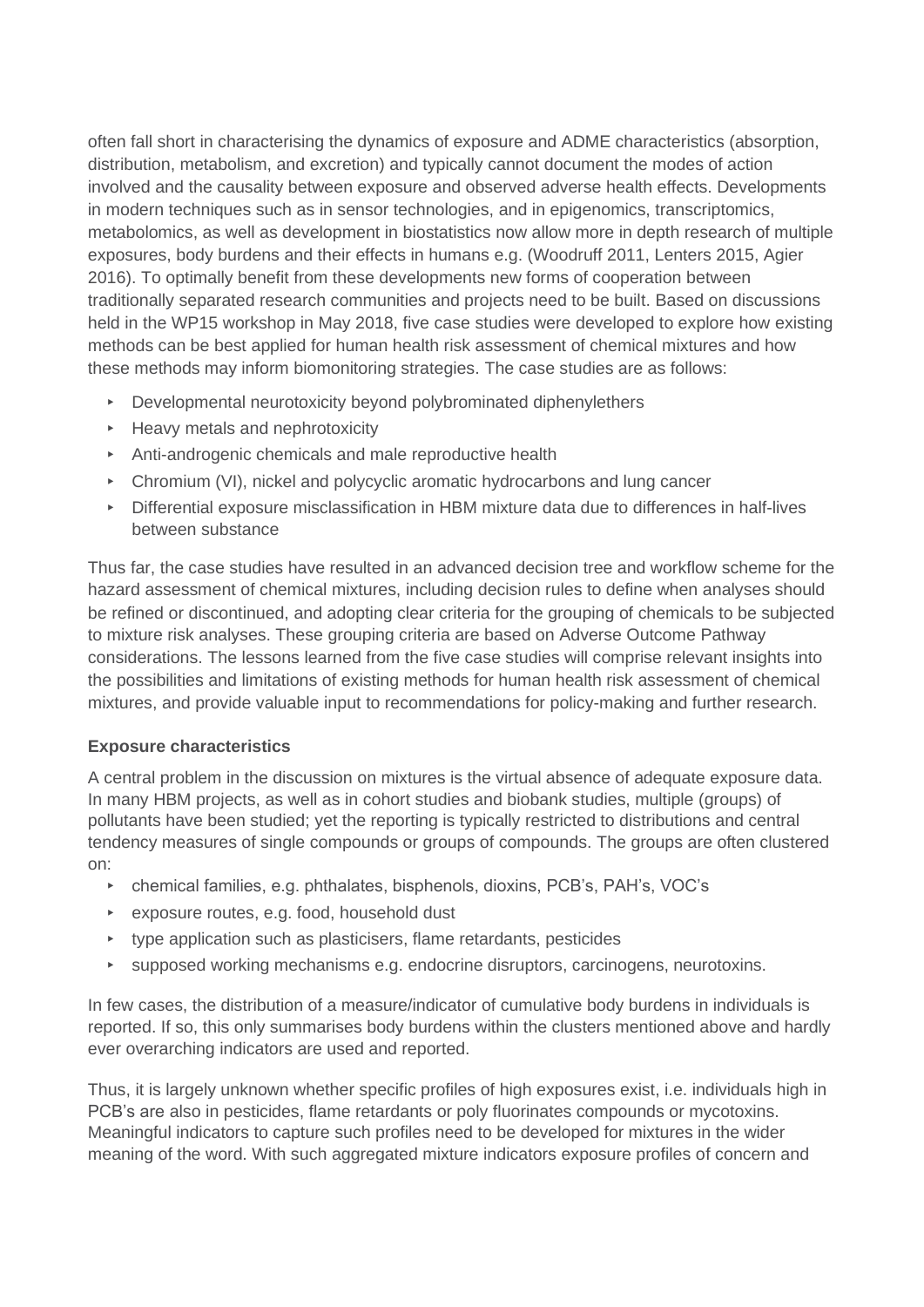potential hotspots or risk groups can then be identified in existing data and in new studies. Therefore, also existing data merit re-evaluation from a mixture perspective.

#### **Policy relevance**

Dealing with mixtures poses substantial regulatory challenges, with numerous pertinent EU and national regulations.

In the European Directive 396/2005 EFSA was appointed to be responsible for establishing the methodology for risk assessment of mixtures. It states among other things *"…It is also important to carry out further work to develop a methodology to take into account cumulative and synergistic effects. In view of human exposure to combinations of active substances and their cumulative and possible aggregate and synergistic effects on human health, MRLs should be set after consultation of the European Food Safety Authority….*". Since 2005 EFSA has published four Opinions and one Guidance on how to perform risk assessment for pesticide mixtures. The full methodology was discussed during an EFSA info session organised to discuss the methodology with the stakeholdersi. Also JRC has published several reports on assessment of mixtures, that advocate a new test strategy to define the relevant mixtures. EFSA takes pesticides as a concrete point of departure to develop strategies for dealing with mixtures. Such strategies, once developed, will then be generalised to other forms of mixtures. Central in this approach is the grouping of substances into so-called CAGs, i.e. cumulative assessment groups. Such CAGs are developed on the basis of similar target organs and/or mode of action (Rotter et al. 2019).

Several Member States (MS) also have issues reports and opinions on dealing with mixtures. For instance in the Netherlands, avoidance of cumulative exposures (of all environmental agents, not just substances) is one of the corner stones of modern environmental policy<sup>1</sup>. In France, the new health law (currently under consideration) indicates that the identification of risks health should be done relying on the Exposome concept, integrating the effects of exposures to all non-genetic factors.

While there is a clear information need articulated from the side of policy makers, there is less insight in the possible action perspectives for policy makers and stakeholders in dealing with mixtures. Moreover, it is difficult to assess "value of information" for HBM data on mixtures: at what point would additional information on HBM and exposure to mixtures (based on HBM data, or the combined knowledge base) lead to other decisions and other/further policy actions? Should exposure to all substances in the mixtures be reduced, or the one with the highest impact on adverse health outcomes, the one with easy and safe alternatives/replacements, or the ones with the least costs to reduce, or should the cost-benefit ratio of each source/exposure route be taken into account. One can imagine that the cost-benefit ratio to reduce BPA exposure for babies, children, shop personnel, or in medical (emergency) equipment, may vary substantially.

Moreover, when mode of action (MoA) and adverse outcome pathways (AOP) are taken as point of departure to assess acceptability of the combined health impacts of exposure to mixtures, there may well be a need to compare across substances emerging from different types of applications, e.g. flame retardants, pesticides, plasticizers, and food additives/contaminants.

<sup>1</sup> Ministry of Infrastructure and the Environment (2014). Explicitly dealing with safety' (in Dutch) Bewust Omgaan met Veiligheid, Rode Draden; Een proeve van een IenM-breed afwegingskader veiligheid. 's Gravenhagen, Ministry of Infrastructure and the Environment.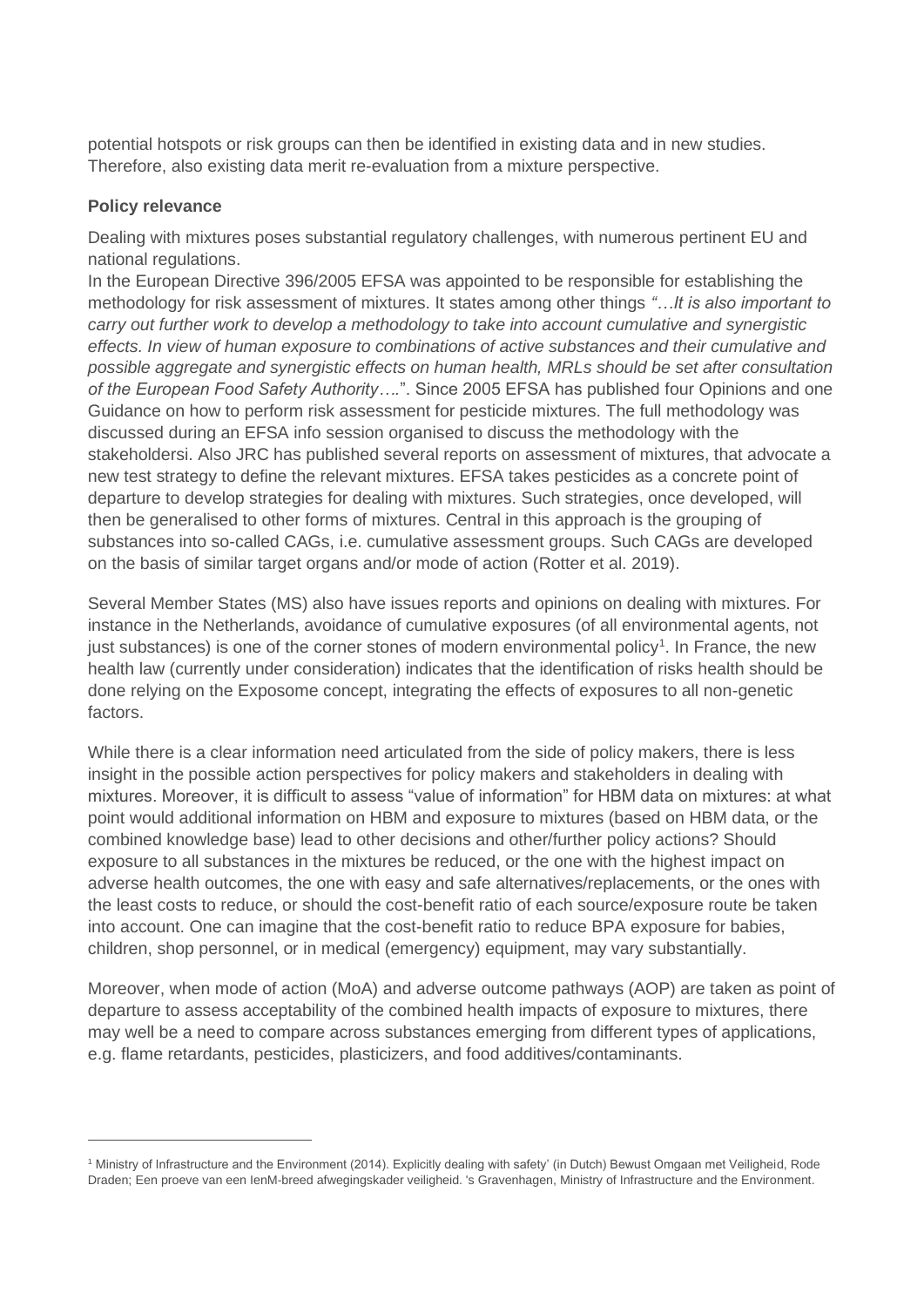For HBM data on mixtures to be meaningful for policy development, it is necessary get further insight in and articulation of the expectations and primary policy needs already in the design phase of the research.

Based on, among other things, the above, the challenge from the Policy Board laid out for HBM4EU activities reads "We encourage the consortium to start addressing identification of chemical mixtures to which humans are exposed and develop concrete activities, across all three pillars, which would be carried out in the second half of the project. The pre-defined mixtures of substances having common mode of action could frame the initial perspective on this topic".

### **1.1 Categorisation of Substances**

Mixtures as a group fall into category C (Very little or no Human Biomonitoring data and/or information on toxicological/health effects or external exposure is available). While single chemicals, or even chemical family groups such as PCB's may warrant a category A or B classification, the essence of the mixture issue is the many unknowns about joint and cumulative exposure, combined mode of actions and overall adverse outcomes and health risks and impacts. Data coming available under category D and E would ultimately also fall under the Mixture umbrella.

## **1.2 Objectives / Policy-related questions**

The overarching objective of the mixture activities in HBM4EU is to improve the efficacy of HBM to inform science, policy/regulatory actions and societal debate with respect to dealing with mixtures.

Some underlying questions include:

- ▸ What is the information need of regulatory bodies and stakeholders?
- ▸ What are common HBM mixture patterns in the European population and how do these unintentional mixtures vary across countries?
- ▸ Can we identify hotspots or risk groups with high mixture exposures?
- ▸ Which sources & pathways contribute most to HBM mixture values?
- ▸ What are the impacts of chemical mixtures on human health, and how can this inform risk assessment for mixtures, including EFSA's work on pesticides?
- ▸ What action perspectives are available to reduce mixture levels?

The more specific objectives are:

- ▸ Develop summary indicators to describe the exposure and body burdens of mixtures with an emphasis on defining priority mixtures and drivers of mixture toxicity
- ▸ Re-evaluate existing HBM mixture data to identify real-life exposure patterns to mixtures
- ▸ Collect new HBM mixture data in selected European countries
- ▸ Further develop and apply practical approaches to assess the potential health risks and impacts of mixtures by conducting case studies
- ▸ Inform policy makers, stakeholders and the public at large about mixture exposures, possible health risks and action perspectives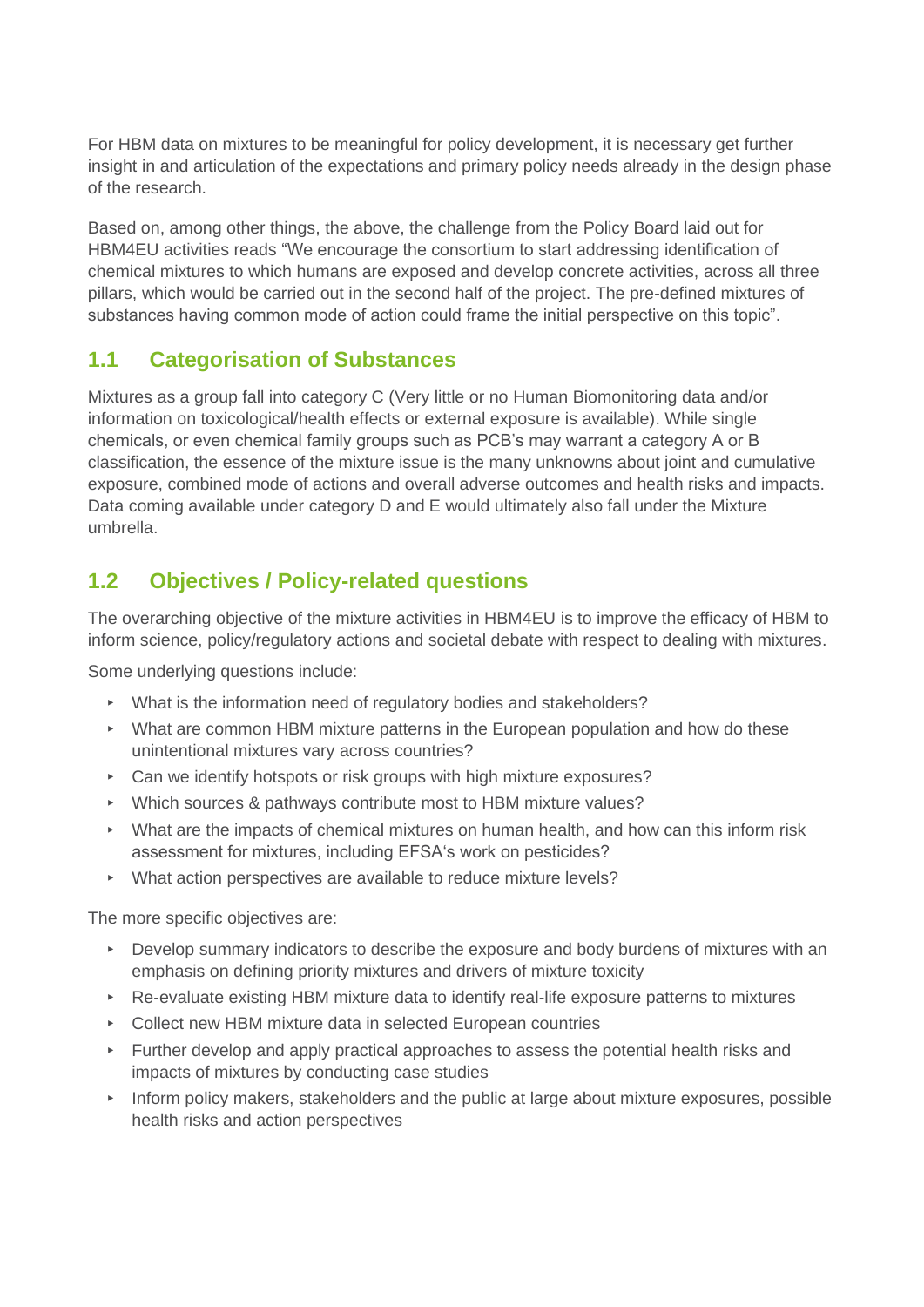# **1.3 Research Activities to be undertaken**

**Table 1: Listing of research activities to be carried out to answer the policy questions** 

| <b>Substance</b> | Available knowledge related to<br>policy question                                                                                                                 | Knowledge gaps / Activities needed to answer<br>policy question                                                                                                                                                                                                                                                                                                                                                          |
|------------------|-------------------------------------------------------------------------------------------------------------------------------------------------------------------|--------------------------------------------------------------------------------------------------------------------------------------------------------------------------------------------------------------------------------------------------------------------------------------------------------------------------------------------------------------------------------------------------------------------------|
| All              | What is the information need of<br>regulatory bodies and stakeholders?                                                                                            | In 2017 preparations started for develop exchange<br>of information and establish cooperation amongst<br>Horizon2020 funded projects on mixtures. To this<br>end, two workshops have been organised, in which<br>HBM4EU participated. This resulted in two<br>publications (Bopp et al, 2018; Drakvik et al, 2020)                                                                                                       |
| All              | What are common HBM mixture<br>patterns in the European population<br>and how do these unintentional<br>mixtures vary across countries?                           | In WP15, task 15.1 summary indicators are being<br>developed to describe the exposure and body<br>burdens of mixtures with an emphasis on defining<br>priority mixtures and drivers of mixture toxicity. With<br>these indicators we will re-evaluate existing HBM<br>mixture data to identify real-life exposure patterns<br>to mixtures and to obtain insight into the<br>commonalities and differences across Europe. |
| All              | Can we identify hotspots or risk<br>groups with high mixture exposures?                                                                                           | In WP15, task 15.2, the SPECIMEn study is being<br>conducted in five countries, with the aim to identify<br>possible hotspots and risk groups.                                                                                                                                                                                                                                                                           |
| All              | Which sources & pathways<br>contribute most to HBM mixture<br>values?                                                                                             | In WP15, in concert with WP12, we are addressing<br>source attribution to observed HBM mixture data                                                                                                                                                                                                                                                                                                                      |
| All              | What are the impacts of chemical<br>mixtures on human health, and how<br>can this inform risk assessment for<br>mixtures, including EFSA's work on<br>pesticides? | In WP15, task 15.3, five case studies are being<br>performed to obtain insight into the possibilities and<br>limitations of existing methods for human health risk<br>assessment of chemical mixtures                                                                                                                                                                                                                    |
| All              | What action perspectives are<br>available to reduce mixture levels?                                                                                               | In WP15, together with WP5, we will evaluate<br>possible action perspectives and develop concrete<br>recommendations for policy and further research                                                                                                                                                                                                                                                                     |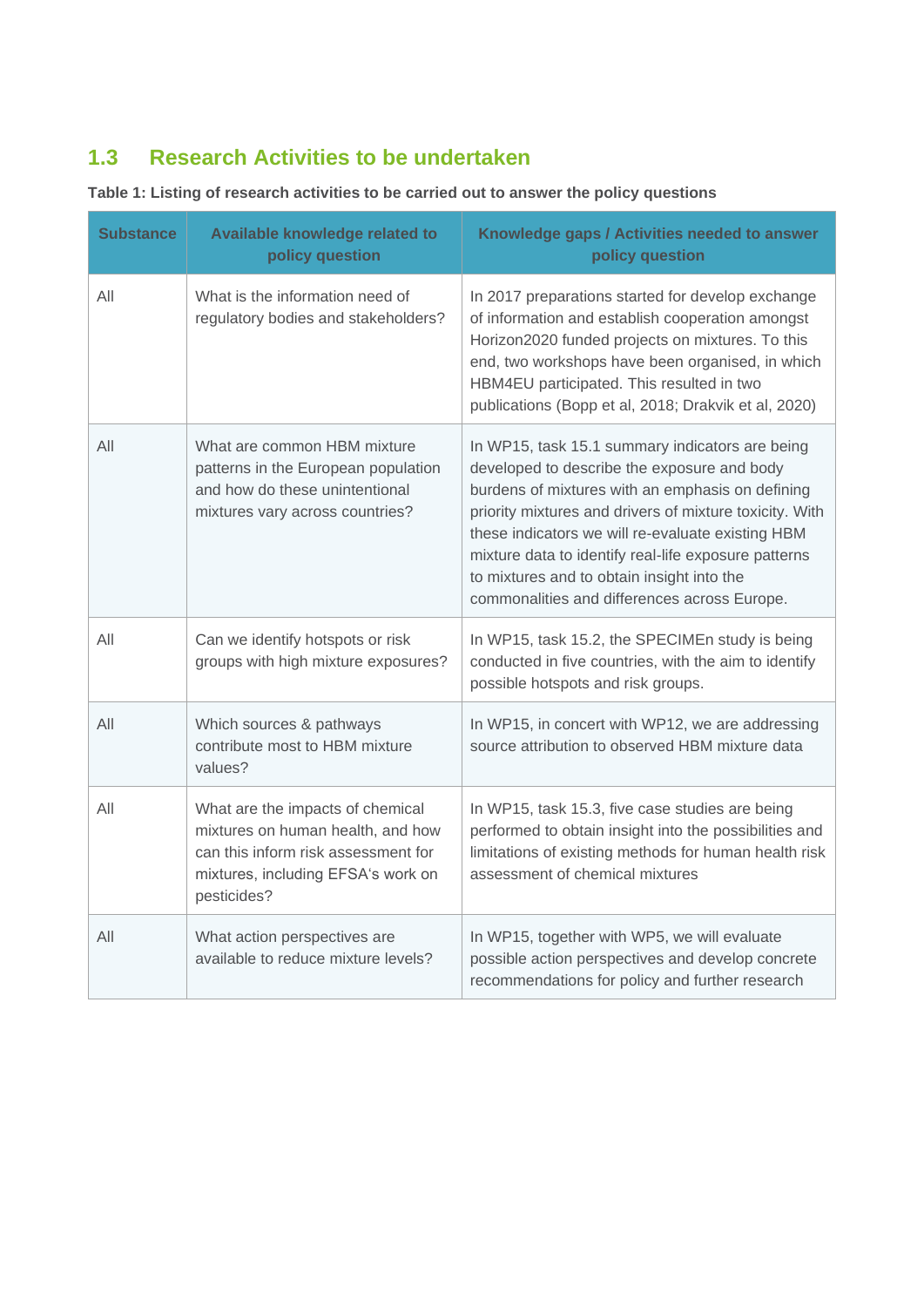### **1.4 References**

- 1. Agier, L. P., L.; Chadeau-Hyam, M.; Basagaña, X.; Giorgis-Allemand, L.; Siroux, V.; Robinson, O.;Vlaanderen, J.; González, J.R.; Nieuwenhuijsen, M.J.; Vineis, P.; Vrijheid, M.; Slama, R.; Vermeulen, R. (2016). " A systematic comparison of linear regression-based statistical methods to assess exposome-health associations." Env Health Perspect 124(12): 1848–1856.
- 2. Bopp SK, Barouki R, Brack W, Dalla Costa S, Dorne JCM, Drakvik PE, Faust M, Karjalainen TK, Kephalopoulos S, van Klaveren J, Kolossa-Gehring M, Kortenkamp A, Lebret E, Lettieri T, Nørager S, Rüegg J, Tarazona JV, Trier X, van de Water B, van Gils J, Bergman Å. (2018). "Current EU research activities on combined exposure to multiple chemicals." Environment International 120:544-562.
- 3. Drakvik E, Altenburger R, Aoki Y, Backhaus T, Bahadori T, Barouki R, Brack W, Cronin MTD, Demeneix B, Hougaard Bennekou S, van Klaveren J, Kneuer C, Kolossa-Gehring M, Lebret E, Posthuma L, Reiber L, Rider C, Rüegg J, Testa G, van der Burg B, van der Voet H, Warhurst AM, van de Water B, Yamazaki K, Öberg M, Bergman Å. (2020). "Statement on advancing the assessment of chemical mixtures and their risks for human health and the environment." Environment International 134:105267.
- 4. http://publications.jrc.ec.europa.eu/repository/handle/JRC97522
- 5. http://www.efsa.europa.eu/en/events/event/140211
- 6. Kortenkamp, A. (2007). "Ten years of mixing cocktails: A review of combination effects of endocrinedisrupting chemicals." Environmental Health Perspectives 115 Suppl 1:98-105.
- 7. Lenters, V. P., L.; Smit, L.A.; Jönsson, B.A.2; Giwercman, A.; Rylander, L.; Lindh, C.H.; Spanò, M.; Pedersen, H.S.; Ludwicki, J.K.; Chumak, Ll; Piersma, A.H.; Toft, G.; Bonde, J.P.; Heederik, D.; Vermeulen, R. (2015). "Phthalates, perfluoroalkyl acids, metals and organochlorines and reproductive function: A multi-pollutant assessment in greenlandic, polish and ukrainian men." Occup Environ Med 72: 385-393.
- 8. Rotter, S., Beronius, A., Boobis, A.R., Hanberg, A., van Klaveren, J., Luijten, M., Machera, K., Nikolopoulou, D., van der Voet, H., Zilliacus, J., Solecki, R. (2018). "Overview on legislation and scientific approaches for risk assessment of combined exposure to multiple chemicals: The potential Euromix contribution." Critical Reviews in Toxicology 48:796-814. DOI: 10.1080/10408444.2018.1541964
- 9. Slama R, Vrijheid M. (2015). "Some challenges of studies aiming to relate the Exposome to human health." Occup Environ Med 72: 383-384
- 10. Woodruff, T. J. Z., A.R.; Schwartz, J.M. (2011). "Environmental chemicals in pregnant women in the united states: Nhanes 2003-2004." Environmental Health Perspectives 119: 878-885.